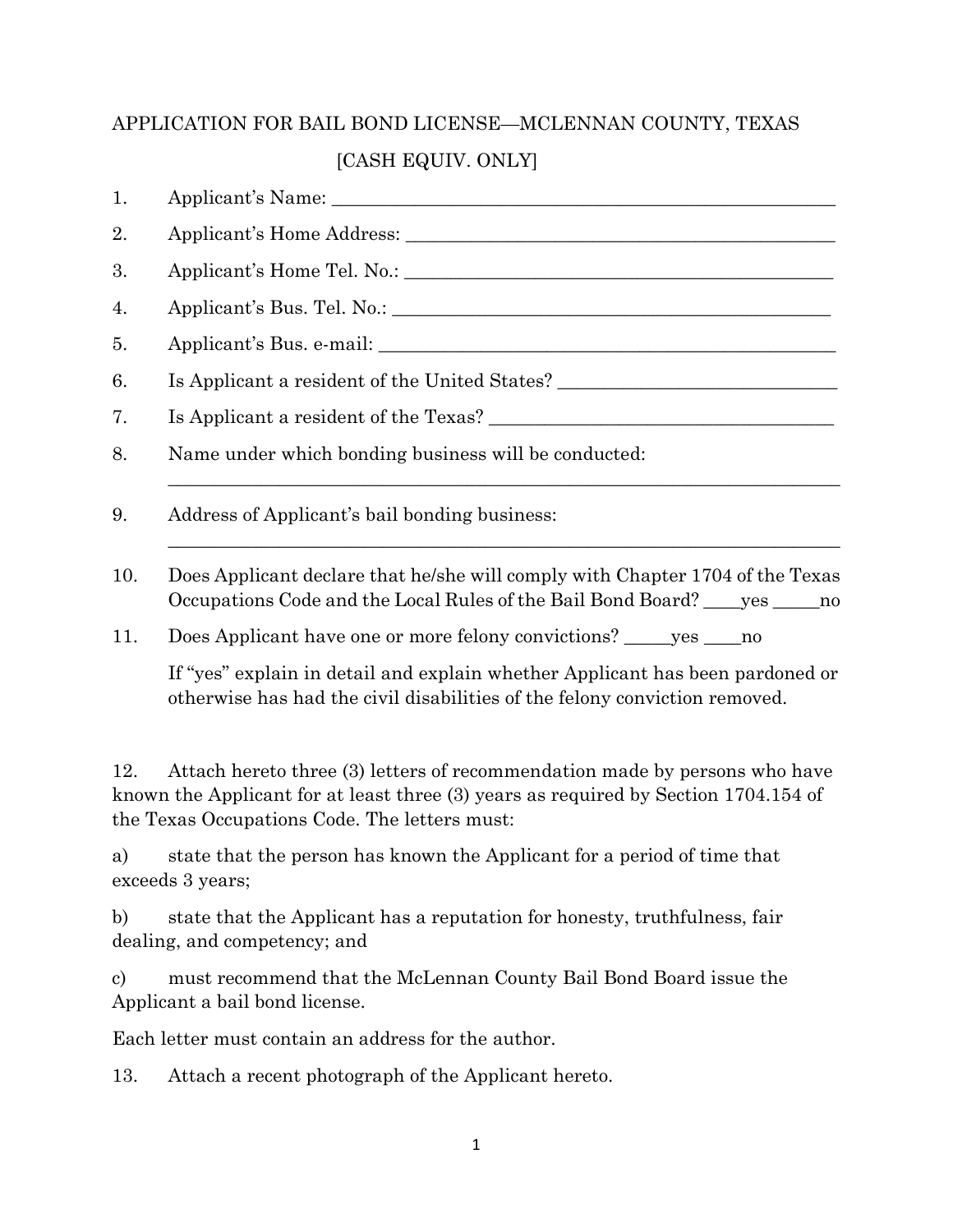**NOTE: An Applicant must submit concurrently herewith a Personal Information Packet which includes the Applicant's social security number, driver's license number, date of birth, fingerprints, and sworn financial statement. This is for use by the Bail Bond Coordinator and Board Attorney only in reviewing the Applicant for licensure.**

DO NOT PROVIDE A CREDIT REPORT.

14. Initial each statement if correct. Applicant:

has no final judgment that has gone unpaid for more than 30 days on any bond on which he/she is or was the surety or the surety's agent in McLennan County.

has no final judgment that has gone unpaid for more than 30 days on any bond on which he/she is or was the surety or the surety's agent in any other Texas county having a bail bond board.

15. How many judgments nisi are pending in McLennan County related to any bond on which Applicant is or was the surety or the surety's agent in McLennan County? \_\_\_\_\_\_\_\_\_\_\_\_\_\_\_\_\_\_\_\_\_\_ What is the total amount represented by the judgments nisi? \$ \_\_\_\_\_\_\_\_\_\_\_\_\_\_\_\_\_\_.

16. Identify all Texas counties in which Applicant holds a bail bond license:

17. Is Applicant in good standing with the above listed Texas counties and their bail bond boards?

18. Has Applicant ever been denied a bail bond license in a Texas county?

19. Has Applicant ever had a bail bond license revoked or suspended in another Texas county?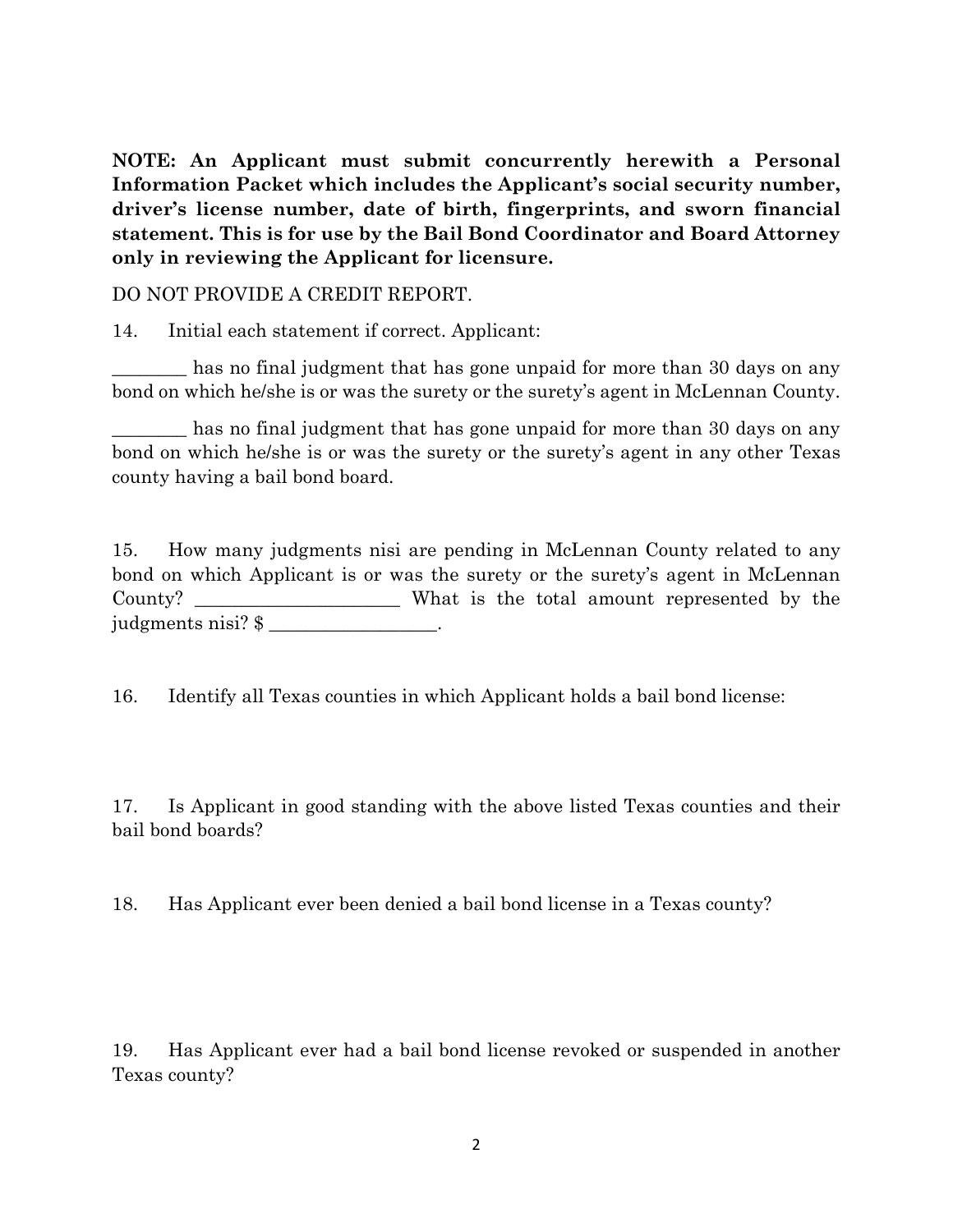20. During the last two years has the Applicant been employed by a person licensed under Chapter 1704 for at least one year and for not less than 30 hours per week, excluding annual leave, during which time he/she performed duties that encompass all phases of the bail bonding business? Check the applicable box below.

[ ] Initial license: Yes I have such experience, as follows:

[ ] Initial License: No, I do not have such experience.

[ ] Renewal License.

20. During the last two years has Applicant completed in person at least eight (8) hours of continuing education in criminal courses or bail bond law courses that are approved by the State Bar of Texas and that are offered by an accredited institution of higher education in Texas?

\_\_\_\_\_\_ yes. (*attach proof of attendance*)

 $\Box$  no.

21. Please identify any employee or person who will be performing any function for you or on your behalf in your bail bonding business:

22. Identify any of the foregoing who have a felony conviction: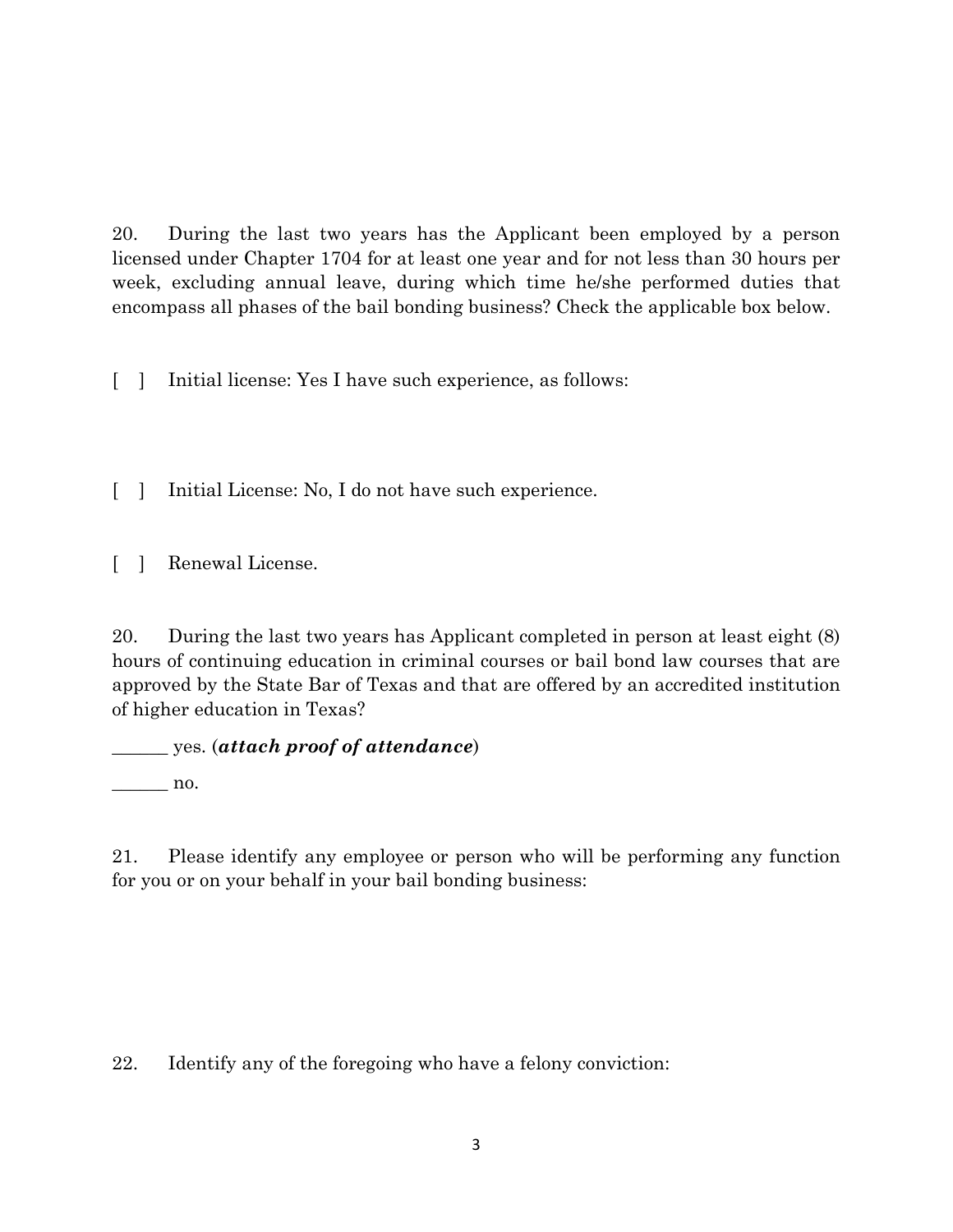23. STATE THE AMOUNT OF CASH OR CASH VALUE OF ANY CERTIFICATE OF DEPOSIT OR CASHIER'S CHECKS WHICH THE APPLICANT INTENDS TO PLACE ON DEPOSIT WITH THE COUNTY TREASURER AS SECURITY IF THE LICENSE IS GRANTED.

24. IS APPLICANT THE SOLE OWNER OF ANY CERTIFICATE OF DEPOSIT OR CASHIER'S CHECKS WHICH THE APPLICANT INTENDS TO PLACE ON DEPOSIT WITH THE COUNTY TREASURER AS SECURITY IF THE LICENSE IS GRANTED. \_\_\_\_\_\_YES \_\_\_\_\_ NO

IF "NO" EXPLAIN:

25. IS ANY CERTIFICATE OF DEPOSIT OR CASHIER'S CHECKS WHICH THE APPLICANT INTENDS TO PLACE ON DEPOSIT WITH THE COUNTY TREASURER AS SECURITY IF THE LICENSE IS GRANTED, OR THE UNDERLYING FUNDS REPRESENTED THEREBY, COMMUNITY PROPERTY? \_\_\_\_\_\_\_\_\_ YES \_\_\_\_\_\_\_\_ NO

IF "YES" YOUR SPOUSE MUST ALSO SIGN ANY NECESSARY TRUST INSTRUMENTS OR ENDORSEMENTS.

26. ARE ANY OF THE ASSETS PROPOSED TO BE PLEDGED TO THE BOARD ALREADY PLEDGED OR ENCUMBERED BY A LIEN TO ANY PERSON OR ENTITY OTHER THAN THE BOARD? YES NO

IF "YES", EXPLAIN:

I HEREBY DECLARE THAT I WILL COMPLY WITH CHAPTER 1704 OF THE TEXAS OCCUPATIONS CODE AND ALL AMENDMENTS THERETO (GOVERNING THE LICENSE AND